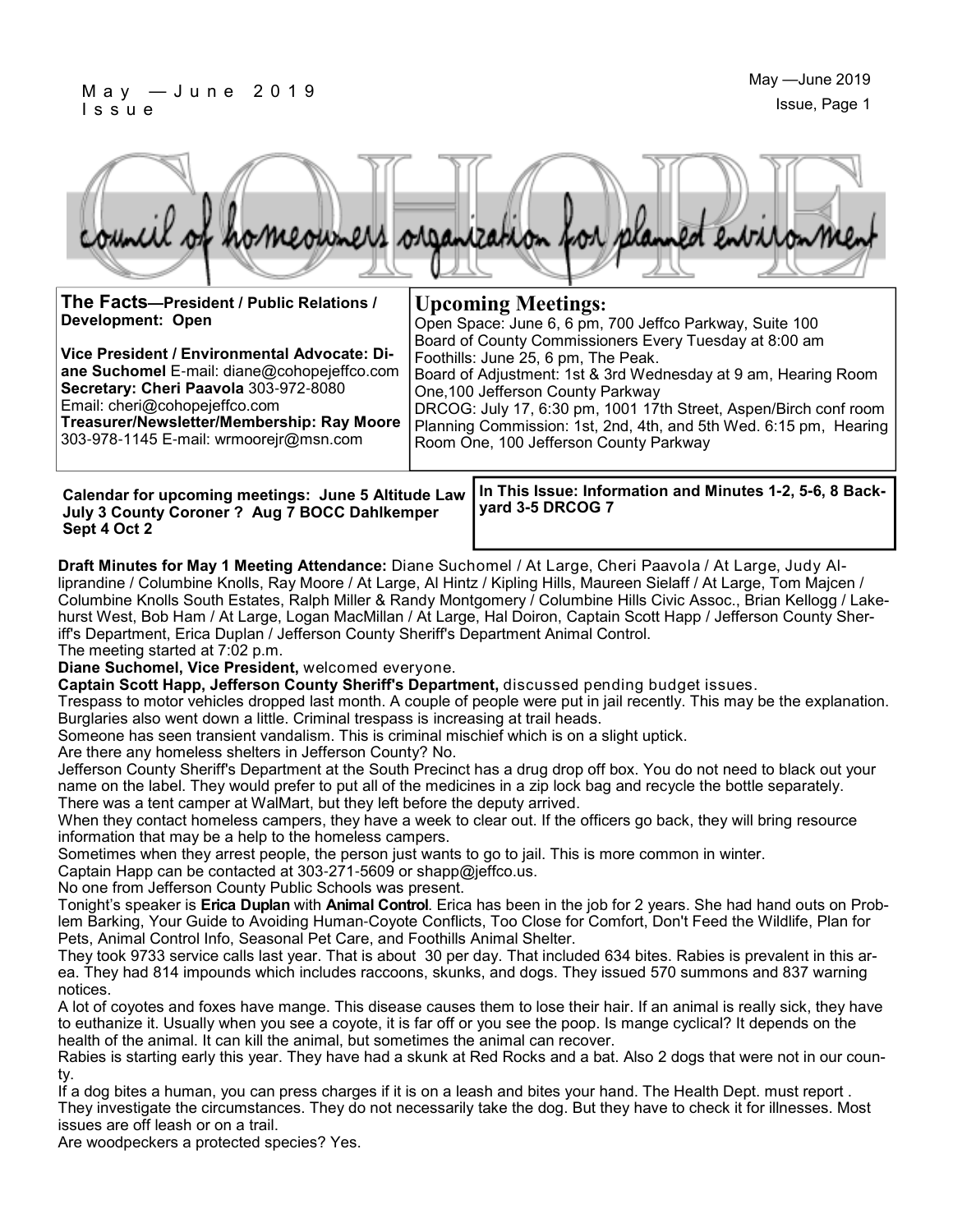If you call them about rattlesnakes, they can relocate them.

If a swarm of bees form a nest in a wall, you cannot kill them. Contact a bee keeper who will smoke them out, remove them, and take them to a new home.

If your neighbor has a small yard with overwhelming dog poop odor, what can be done. They will issue a summons. The first will cost the owner \$50. The second is \$100. It keeps going up.

What if a neighbor has a barking dog? Describe the sound - is it a big dog or small dog. They need 2 complaints from different people at different addresses before they can issue a summons.

What about animal cruelty issues? For example people shooting rabbits with a nail gun or dogs in a hot car when the temperature is above 70 degrees or people abusing their animals. It helps it you have a picture or video. If people have animal cruelty issues, they can be referred to mental health people or officers. If you have a dog, you must have water, shelter, and some type of blanket or cover.

Someone saw a Lynx that had a tracking collar on it. It was gone in a flash.

A dog license costs \$25 per year. The first license comes with a coupon for a free microchip.

The county has a limit of 3 dogs / cats per household.

They have 8 officers with 1 opening. They are open until 10:00 in the summer from June to Aug. They can be contacted at 303-271-0211.

**Reports from Officers** We do not have a President.

Roll Call was taken. We had 13 members present and had a quorum.

**Ray Moore, Treasurer,** said that we have \$2,080.55.

**Cheri Paavola, Secretary,** was present. The Minutes for April were approved.

**Diane Suchomel, Vice President,** was present.

The following are **Community Meetings.** CMT 19-105656 is for 8603 S. Wadsworth Ct. It is a rezone for special use to increase the number of residents from 8 to 12. They intend to convert a 3 car garage to bedroom(s) / Bathroom(s). This was PA 19-04342. The meeting was 4/11 at 6:00 p.m. at the Columbine.The neighborhood is concerned that it does not fit the character of the Meadow Brook neighborhood.

CMT 19-108096 is for 8800 W. Jefferson Ave. It is to create 2 single family residences. The meeting will be at the West Metro Fire Training Center at 3535 Kipling. It will be a 6:00 p.m. on May 14.

The following are **Pre-applications.** PA 19-106419 is for 8501 W. Bowles. It is for a 252 unit apartment 4 story building. It is on the northwest parking lot at Southwest Plaza. They want to rezone and an exemption from platting.

PA 19-106724 is for 7500 S. Pierce St. It is part of the old Safeway parking lot. It is a SDP for Kiddie Academy Child Care Center. It is on the southeast corner of Ken Caryl and Pierce.

PA 19-107555 is for 8056 S. Platte Canyon Rd. They want to rezone to amend ODP to allow light manufacturing and assembly for a sign fabrication shop.

PA 19-108546 is for 8246 S. Wadsworth Blvd. It is for a SDP to remodel and expand the car wash, etc. at the gas station.

PA 19-106658 is for C470 and W. Quincy Ave. It is 9.37 acres south of Home Depot. It is southeast corner of C470 and W. Quincy Ave They want to rezone, plat, SDP. It is for a gas station, convenience store, multi-tenant retail, hotel, hospitality office / industrial, flex use.

The following are **Planning Commission Hearings:** PF 19-115288 is for the property near northeast corner of S. Simms St. and W. Belleview Ave. They want to subdivide into 93 lots with single family homes. May 8 is the Planning Commission hearing. May 21 is the Board of County Commissioners hearing.

The Board of County Commissioners will discuss the First Quarter LEA Report on April 23. It is for the patrol section of the Sheriff's Office.

Information for the Jefferson County Budget situation is on the county website. It is under 2020 budget. There is a Town Hall Phone call on May 8 at 6:30. You can sign up in advance at vekeo.com/jeffco.colorado. More information is at www.jeffco.us/townhall. 67% of their budget goes to safety for the Sheriff's Office, District Attorney, Coroner, Transportation and engineering. 8% of their budget goes to health and well being for public health and human services. 25% of their budget goes to stewardship goes to Assessor, Treasurer, and Clerk and Recorder.

The following is a **House Bill.** HB 19-1177 is a result of the red flag bill. It is Extreme Risk Protection Order. The state said the court won't process any until next year.

There is a Free Shred Day on Saturday, May 4 from 9:00 a.m. until 12:00 noon at the Colorado Credit Union at 8331 S. Continental Divide Rd. It is for personal documents. Diane has a flyer.

The Polly Deane Dam at Hine Lake has a leak.

There is a new Kids Play Gym on the northwest corner of Bowles and Kipling at 10251 W. Bowles. It is JoJo's Playground with limited food service.

Foothills Parks and Recreation District information is on their catalog. They will discuss the projects at the 4/23 6:00 p.m. Board of Director's meeting at 4600 S. Kipling St.

Does anything know what is going on at Bowles Crossing? They are digging up the pavement. It looks like a water pipe repair.

There will be intermittent shutdowns at Quincy and Simms from May 8 through June 17 due to construction. No one knew why but suspected they were improving the traffic circle.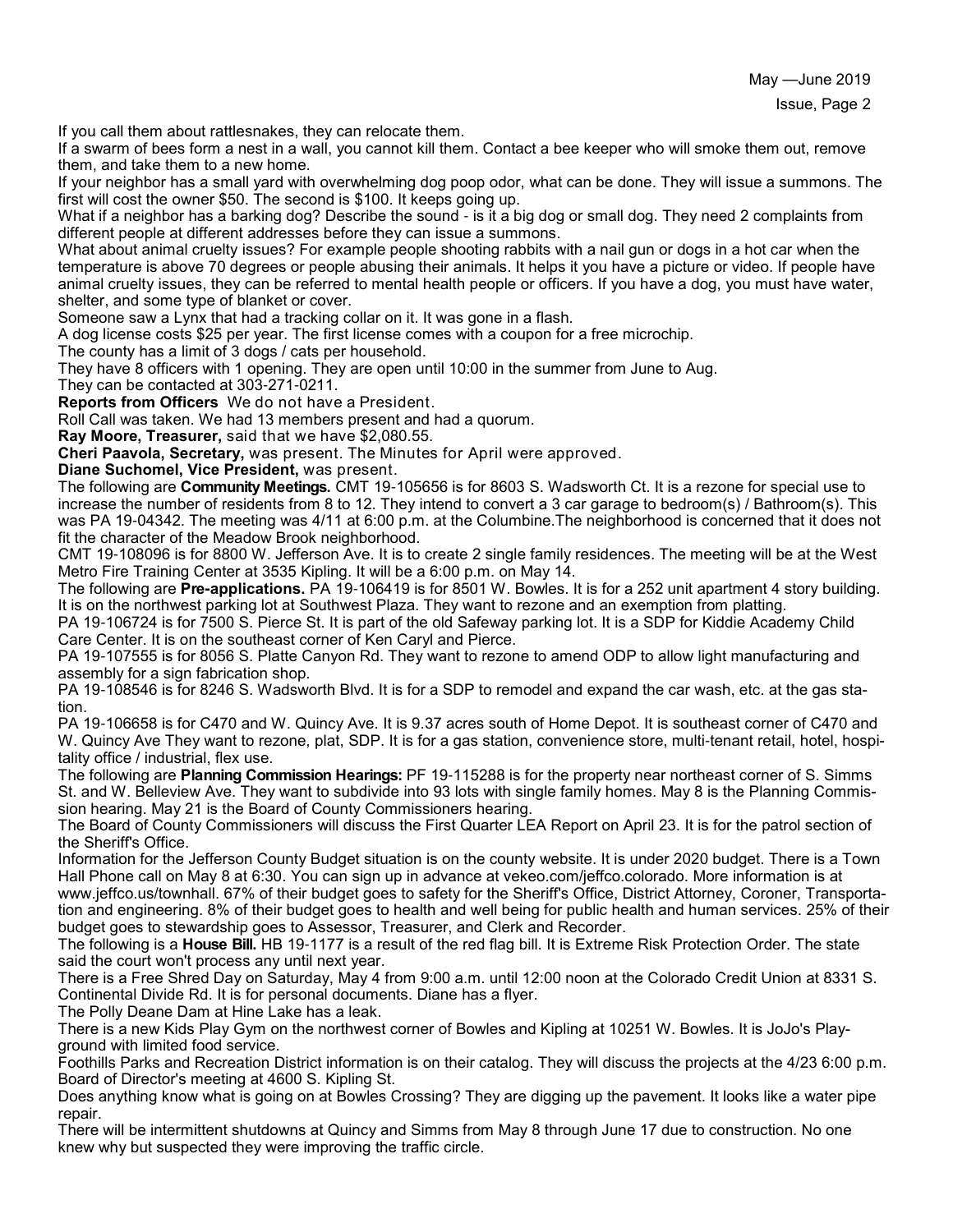Diane asked Ralph about his CDOT issue. There have been no changes.

Cell Phone Towers are being put up near town homes. Can they do anything? Height issues were being discussed at FHPRD. Diane is watching this issue. There is a 150 ft. tower on the hill north of D'Evelyn. There have been no notices put up yet. They had to remove the tower next to the prison. It was a property control access issue.

The speaker for June has not been set up yet. **Old Business** The position of President for COHOPE is still open.

**New Business** An HOA needs to change their By Laws and wanted recommendations. According to Diane's experience it will take 2 years and lawyers. She suggested Hindman Sanchez which is now Attitude Law. **Announcements** None.

We adjourned at 8:23 p.m. — *Cheri Paavola, Secretary*

| <b>COHOPE Treasury Activity: May 2019</b> | W. R. Moore, Treasurer |         |
|-------------------------------------------|------------------------|---------|
| Beginning Balance April 3, 2019           |                        | 2040.55 |
| <b>Deposits</b>                           |                        | 40.00   |
| Columbine Knolls-\$40                     |                        |         |
| <b>Withdrawals</b>                        |                        | 37.92   |
| Website (3 months) 32.97                  |                        |         |
| June newsletter \$4.95                    |                        |         |
| <b>Ending Balance May 1, 2019</b>         |                        | 2042.63 |

## **THE BACKYARD**

## Columbine Hills News

**President's Corner** — What do you think folks? Can we avoid the May snow storm that wreaks havoc on our gardens? You know the adage here – don't set out your plants until after Mother's Day. I need to be creative and figure out a way to cover my raised boxes to protect young plants from that turn in the weather – any good ideas on how to do that? I know some use plexi-glass covers; would just plain old clear plastic do the trick?

Due to a lack of numbers, we were not able to have our yearly election last month, so we plan to elect CHCA officers this time around. Positions open include President, secretary and treasurer. If you have a desire to get involved and make a difference, please come to the next meeting and throw your hat into the ring.

We will be taking up the yard of the month again here soon. Get that plant food down and trim up those bushes to be in the running. The CHCA officers will once again be driving through the neighborhood looking for exceptional yards and I get the privilege to hand out \$25 certificates from Summer Blooms in our own neighborhood. We will award two yards each for the months of June, July and August.

Take note the dumpster day is only a few weeks away. We will be having two rolloffs delivered to the normal spot on the morning of June first and taken away by noon. I'm sure you know, if your yearly dues are paid you get one free dump. I look at newsletters from other neighborhoods and one I recently saw had a "recipe of the month". I thought that was clever! I'm willing to try it for us. So, if you have a tested and true winner please type it up and send it to our PO Box or make a digital record and send it to my e-mail and we'll get it posted and give you the recognition.

Be watching elsewhere in the newsletter for announcements of special happenings.

As always if you wish to inform us of a very special event send it via mail or e-mail and we'll do our best to get it printed. Be the kind of neighbor you wish you had.<sup>1</sup>— Randy Montgomery, CHCA president, rmontgomery@frcs.org

# **Columbine Knolls Voice**

*From* **Columbine Knolls Survey Summary** The Columbine Knolls survey results have been compiled. The survey's purpose means we as a neighborhood now have a concrete list of "dreams" we would like to have. CKHA's purpose will be to offer coordination for any volunteer who would like to take on a project. The following illustrates the best two or three suggestions for each category:

**BEAUTIFICATION:** Over and over, people wanted our entrances to look nice, with planters and new signage and up lighting. In addition, people wanted either brick pillars around the neighborhood perimeter or brick walls.

**COMMUNITY ENHANCEMENT:** The idea of renting space to host game nights, meet potential babysitters, piano instructors, etc. seemed to be of great interest. People kept mentioning more "events" such as block parties, summer chili cook off in the park, and dessert pot lucks in the park. A suggestion was to have an event 6 times a year. For example, February: Sweetheart Dance; April: game night; 4th of July: parade and pot luck picnic at Marker Park; September: Parent/ child crafts; October: Halloween party; December: celebrate the holidays (not sure what that would be).

**DREAMS:** Doing things for the community that would be fun, such as a large red Christmas mail box where kids could send letters to Santa. Or, the Little Free Libraries. Or, a book exchange when kids outgrow their books. One possibility might be to build basketball courts on the drainage area at Depew and Ken Caryl. Those would not interfere with flood control.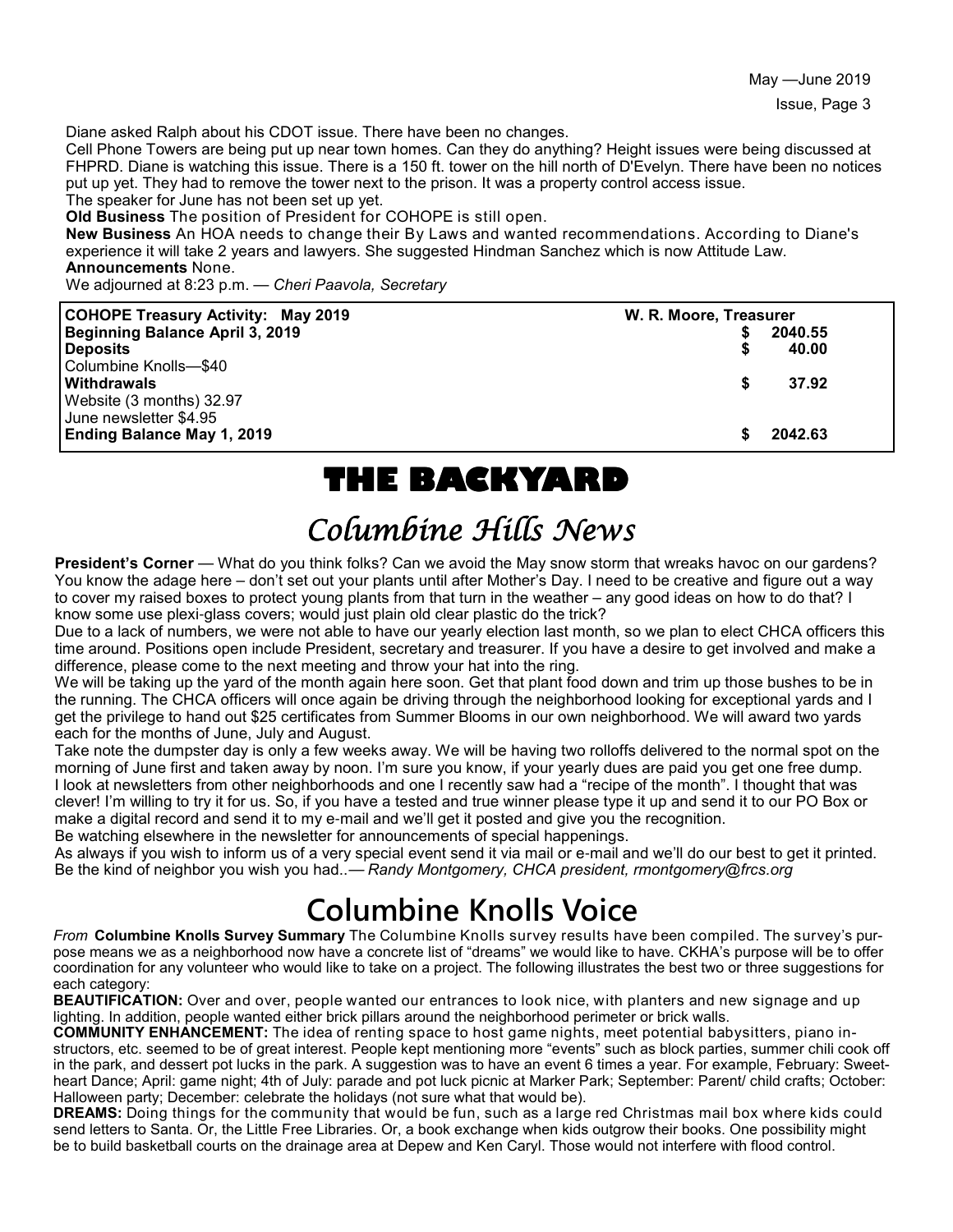**FUNDRAISING:** The silent auction, volunteer host dinner and raffle were all encouraged, especially the silent auction. **OTHER IDEAS:** This list contained many ideas to get involved, whether bike rides, trail runs, road running, donations to food banks, or street sweeping.

What powerful ideas for making our neighborhood an even better place to live! Now, we need volunteers who will step up and take on one project. For example, since the area entrances seemed important, we would need a person or persons to coordinate this project. That would include measuring the outside perimeter of Pierce, Ken Caryl, or Coal Mine and figuring out how many pillars we would need just for that one side. Check with Jeffco about setbacks. What does the individual homeowner need to do? Then, ask for bids for someone to construct those pillars or wall, and create a fund raiser to do so. If we do a side at a time, we could accomplish this within four years! Or, would someone be willing to organize the Little Free Library structures, setting a date for everyone interested to meet and hammer and glue them? If someone thinks that a chili contest would be fun, would that person set a date, notify CKRD, and figure out how to advertise the event? If basketball courts interest you, how about volunteering to get it done? CKHA will offer you other interested individuals who could help.

If you are interested in volunteering and helping with any of these ideas you can fill out the "Volunteer Form" at http:// www.ckha.org by clicking on the menu "Volunteer" or you can call 1-877-737-4220 and leave a message.

The complete list of survey responses will be available later at www.ckha.org.

# **Columbine Knolls South II Review**

*From* **President's Corner—** Spring has come and a lot of yard work and planting will be taking place. Our community should be looking great soon. With that said, the CKSII Landscape Committee has plans to start grooming the corner entrance of Yukon Way and Chatfield Ave. in the very near future. There is always a need for more volunteers for this effort which usually takes about an hour and a half. Please contact me through our website or call me for this and other volunteer events happening this year. It is actually very rewarding to meet other neighbors.

The Bike Parade and Car and Motorcycle Show will be from 4 to 7 p.m. on Sunday June 9th. Please plan on participating or dropping by for this event. The Car and Motorcycle Show will be in the Coronado Elementary Parking Lot (no entry fee). The Bike Decorating and Parade, led by a golf cart with music, will be in the park. There will be awards for both events, games, and two bounce houses. We will have two food trucks Maui Shaved Ice and the Hipster Wagon which we had last year. I would like to thank Amy Kowalski and all her committee for planning and working this event.

I would like to introduce our new Editor Renee Cunningham: Hello. My name is Renee Cunningham. I am originally from Michigan and a graduate of Michigan State University. I moved to Colorado 19 years ago and haven't looked back. I was a General Manager for Marriott hotels before moving on and having our family. Currently I work for Shipt where I get to shop for others in our community and deliver groceries to their homes. I have two children who both attend Coronado. We moved to CSKII 5 years ago and love the neighborhood. I am also a member of a masters rowing team. I train either in my basement or out on the water at Chatfield. My teammates and I meet up all over the country and world to compete. I also enjoy camping, hiking, standup paddle boarding, skiing, cooking, drinking wine and coffee. I hope to see you in the neighborhood. I would like to add that Renee competed with an eight female rowing team and coxswain and did very well in their age group against world competition in Amsterdam just recently.

As you have probably noticed, we are delivering the newsletter on the door in a plastic film bag. The idea was to increase our readership which is our goal. Feedback is always appreciated through our website for changes such as this. These are recyclable bags that King Soopers and Target will accept so please help our environment and recycle. Thanks to Mary Kalney for gathering this recycling information. I would also like to introduce our new Newsletter Carrier Ian Turner by way of his application: I believe I could do a great job as a newsletter carrier because I am responsible for what I do and finish the job all the way through. This is one of my core beliefs. I always say do it right the first time or do it over. I would like the newsletter carrier position because I could deliver the newsletters while walking my new border collie dog. We both like to be outside and enjoy the exercise. I know the Columbine Knolls II neighborhood really well because I walk my dog every day. This summer I will be playing lacrosse for the South Jeffco Coyotes and will begin training with the Columbine High School football team. The newsletter carrier job would give me the ability to help pay for my sports equipment and team fees. I always strive to better myself in what I do, so I will try to do things right 100% of the time. People like to have things done with quality and I can deliver that! Please consider me for the 2019 newsletter carrier position. — *Bob Haberkorn, President CKSII HOA*

#### Columbine West Civic Association Newsletter

*From* **A Moment With The Board** The April 9th meeting was held at Dutch Creek Elementary with about 20 residents in attendance. A big 'shout out' to one of our newest volunteers, Steve Gubbins. Steve has offered up his time to help install banners at our entrances. The banners are another way, besides the newsletter, in announcing upcoming events. The Membership Drive started on March 1st and currently there are 186 residents that have registered. We thank each and everyone of you for supporting the efforts of CWCA. The current Budget is based on 242 households registering. The current Officers updated on their volunteer duties along with discussion on how to facilitate some added layers of communication. Plans are underway for the Easter Egg Hunt and we would like to thank our neighbors, Irene Shick and her family for offering to Sponsor the event. Irene has (2) sons who are eager to stuff eggs and hide them at the park. You will see new signs posted around the park area on the event day. Our new Dumpster Day Chairperson, Craig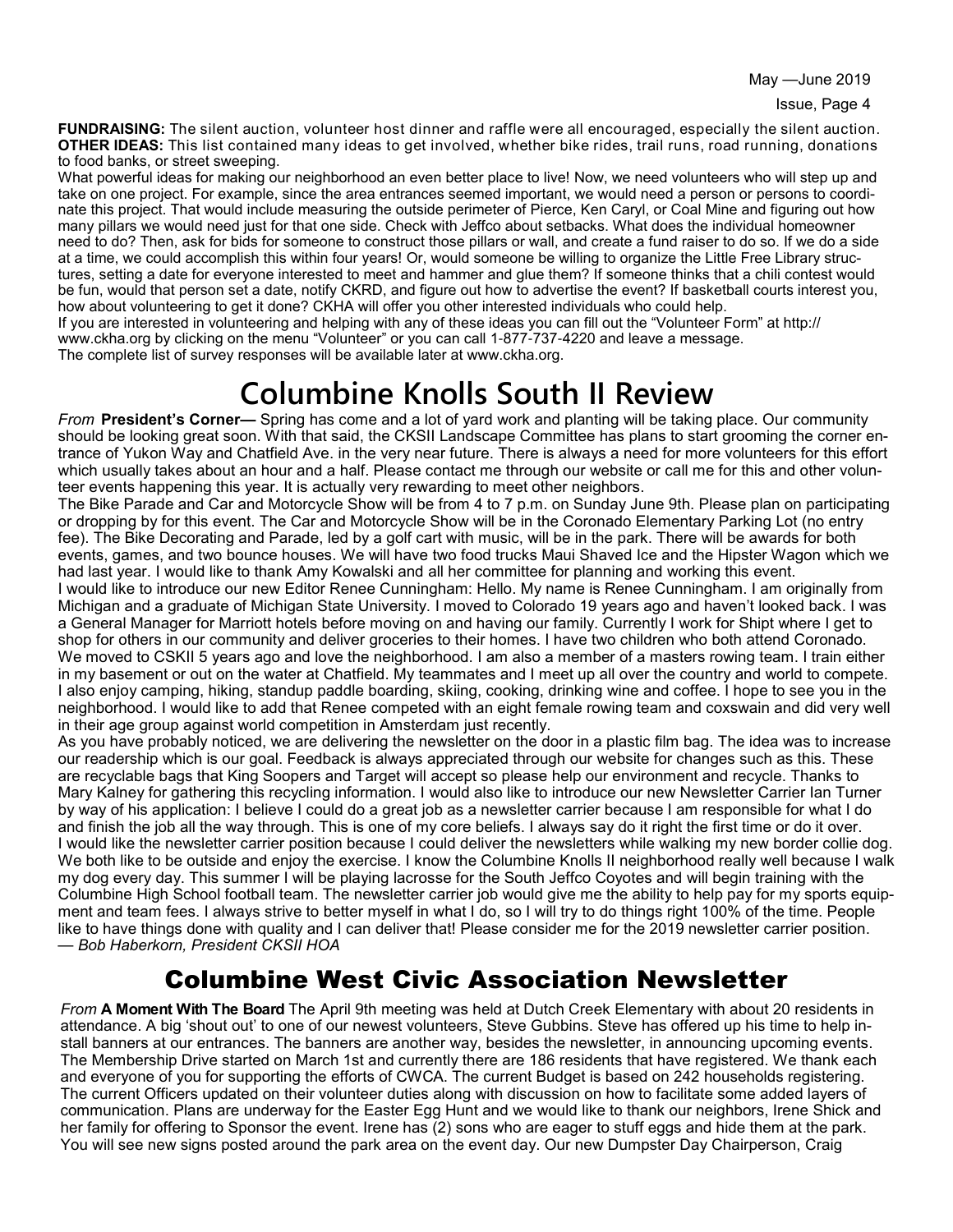Brown, was able to update on the current state of the event planning. Unfortunately our best plans on having Dumpster Day on June 15th may need to get moved. The new date and time and those involved will be posted in the May newsletter. Thanks again Craig for sweeping up and getting us rescheduled. There was some discussion on an Entrance Clean Up date and plans are still coming together. If you have questions or any suggestion of ideas feel free to email CWCAtalk@gmail.com. Look forward to hearing from the community. Residents are encouraged to attend any monthly meeting. This month we would like to encourage anyone interested in volunteering to join us.

## The Leawood Rapporter

*From* **Leawood Civic Association Minutes of April 2, 2019**— Board Members Present: Paul O'Connor, Mike Karbach, Rhonda Eveleth, Debby Baker, Nancy Bock, Laurie Selander, and residents Gina Severino and Richard and Rene' White.

**Treasurer's Report:** Mike presented the Treasurer's Report, which included LCA current balances, payments received, and bills paid. 2019 membership dues are being received providing some much-needed funds within the LCA account.

**Board Members:** The annual election of the LCA board members took place and members were voted as noted below. Thank you and welcome to our new members – Laurie and Gina! President: Paul O'Connor Vice-President: Chip Langowski Secretary: Laurie Selander

**UPCOMING EVENTS:** Scholarship interviews will be held the week of April 8th

Easter egg hunt is scheduled for April 13th – annual stuffing of the eggs will be Thursday, April 11th – signs will be posted the Sunday prior to the event

Front yard parties will begin in June; there are already lots of volunteers on the schedule. D. Baker will provide the schedule to the board and for the Rapporter by April 15th.

Neighborhood Garage Sale – Scheduled for Friday, June 7th and Saturday, June 8th

Neighborhood Clean-up Day – Scheduled for Sat., June 15th. Will determine how many dumpsters for this event during the May LCA meeting; also considering renting a wood chipper for large branches. The Park Board will provide monetary support for this event. Need to reiterate that electronics, paint, lithium batteries, old computers etc. are items that are not allowed and must be recycled elsewhere. Board discussed timing of dumpster delivery due to popularity of the event as well as issue with residents dumping unauthorized items overnight – these items included old computers that the Board must pay to recycle Leawood Annual Picnic – Scheduled for August 24th

**LCA MEMBERSHIP DRIVE:** Activity Banners: The Board will place the three (3) banners for the membership drive in the higher traffic areas of the neighborhood. The Board will look to replace the remaining activity banners when budget becomes available.

Membership Drive: Due to low membership, the LCA Board continues to discuss methods of increasing membership; currently 60 out of 850 households are members. The Board discussed ways to increase membership, including: Spreading the word with yard signs in each Board members yard; Having each Board member talk with 5 to 10 people to help spread the word; Advertise at the neighborhood events such as the Easter egg hunt (such as a banner, passing out membership forms, etc.); Another email blast to be sent out after 4/15.

**JAY COURT ENTRANCE:** Mowing: Will need someone to mow the entrance to the neighborhood; considering hiring someone. R. Eveleth will contact local companies for quotes. Landscaping: Further discussions and decisions will be made regarding the landscaping of the Jay Court entrance during the meeting held on May 7th Meeting adjourned at 7:55 p.m.

*From* **Leawood Metropolitan Recreation and Park District Minutes April 10, 2019** The Board meeting was called to order at 6:11 p.m. at Leawood Elementary School, by President Kyle Sargent. Members present were: Donna Snyder / Treasurer, Debby Baker/ Director and Linda Smith/Vice President.

**Public Comment/Correspondence** – Some residents have expressed that Leawood Park is too busy. Another resident requested a new bench be placed in Weaver Park.

**Treasurer's Report** – Donna presented the Treasurer's report. Property tax revenue started to come in. Board members discussed that there will likely be another decrease in personal property tax rate for next year unless changed by the governor and legislator. Invoices for the month include Denver Water, Weston, United Site Services, Rich Alarcon, Waste Management, Xcel, doggie bag vendor, LCA and reimbursement to petty cash. Debby moved the Treasurer's report be received and bills paid, Linda seconded, and the motion passed unanimously.

**Parks Manager Report** – Snow removal was done in all the parks with sand applied when and where needed. Fallen trees were removed.

**New Business** – **Open Board Position** – The Board discussed the current open Board position with resident Lindsey Reese and asked that she let us know if she is interested in the position.

**Old Business – Weaver Park Survey –** Discussed that pursuing grant funds for renovations will be required, and that the competition for these funds is stiff. Also, Kyle noted that the majority of these grants require some sort of match by the district, as well as demonstration of community engagement in the planning and design process.

The meeting was adjourned 8:15 p.m.—*Deborah Baker, Acting Secretary*

Posting location: District Board's agendas are posted by the Clerk to the Jefferson County Board of Commissioners board.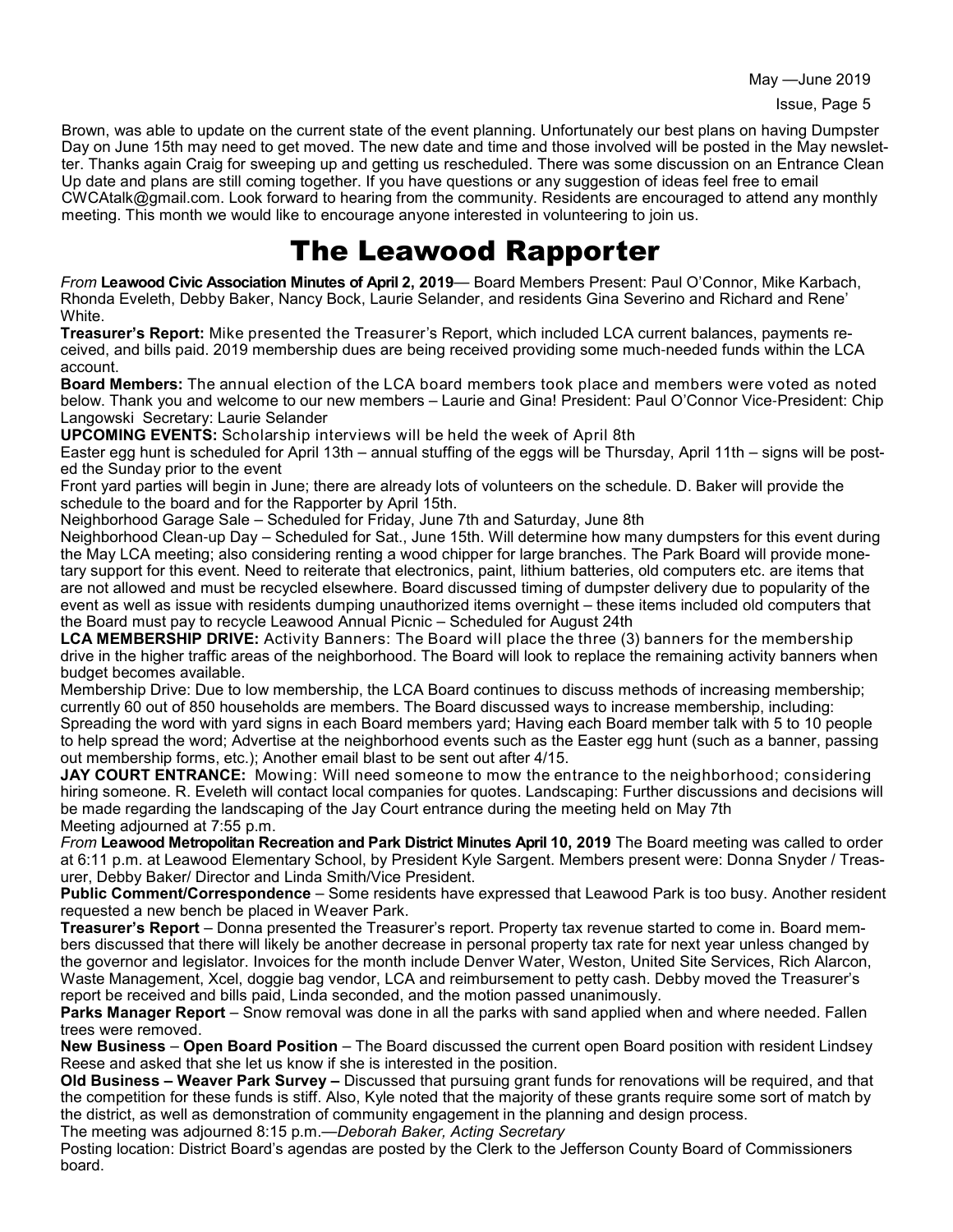May —June 2019 Issue, Page 6

#### Woodbourne

*From* **Notes From the Annual Board Meeting** The Annual Homeowners meeting and the April Board meeting were both held on April 17, 2019. There were several issues discussed at the Annual Homeowners' Meeting and additional topics were discussed at the April meeting that followed.

First, I would like to thank everyone who either attended or submitted a proxy for the Woodbourne Annual Homeowners meeting. Between proxies and attendees, we had representation from over the 102 households needed for a quorum. The Board would like to thank retiring Board members John Edmonds, Sommer Wall, and Scott Moeller for their service on the Board. Their input and dedication will be missed. We would also like to welcome Alex Crosby, Drew Tooley, and Dave Stromberg to the Board. In addition, Tom Estes was elected to serve out a term ending in 2020. This will bring our Woodbourne HOA Board to a total of eight members. The quorum for all Board activities will be five members. The Easter Egg hunt was well attended by our neighborhood children. We would like to put forth a huge thank you to John and Marsha Smith for stuffing almost 3,000 eggs and having coffee, prizes, and other supplies on hand. A number of volunteers showed up on the morning of the egg hunt to help set everything up and put out the eggs. All of these volunteers were greatly appreciated.

One of the major items that came out of the Annual Meeting was the need to update the Architectural Control Committee documents to reflect more current trends. The HOA Board will be working on this as one of the projects throughout the next year. We had intended to discuss the potential projects of renovating the clubhouse bathrooms, updating the Frost Street entrance, and renewing the landscaping around the clubhouse, but we simply didn't have enough time. We will revisit those conversations at some point in the future. In the meantime, if you have any thoughts or suggestions on those topics, feel free to contact any Board member.

May means pool season is beginning and the pool will be opening on May 25, 2019. We look forward to seeing everyone then..—*James Meyer, President*



Ran out of room last month—Trash pickup on Bowles went well. Was not as cold as it looks!

**Passport Appointments Now Available Online** Need to apply for, or renew your passport? Did you know that the Jefferson County Clerk and Recorder's Clerk to the Board Division is a passport acceptance facility? Our staff are certified by the U.S. Department of State to assist customers with applying for, or renewing a passport book or card. Photos are available for just \$5. The application process can take as little as 10 minutes to complete, and appointments can now be made online, often on the same day as your visit.

You don't have to be a Jefferson County resident to use our services. For more information, or to make an appointment, visit https://www.jeffco.us/3862/Passport-Appointments.

**Telephone Town Hall Audio Recording and Report Available on our Website** The Board of County Commissioners hosted a live Telephone Town Hall May 8 at 6:30 p.m. Approximately 100,000 randomly selected phone numbers were called to participate in this one-hour over the

phone meeting. The focus was the county's financial challenges, and other questions were also taken. To learn more, read the report or listen to the audio recording. *https://www.youtube.com/watch?v=WsivVKSh5ZA&feature=youtu.be* Telephone town halls have helped the commissioners stay in touch with thousands of Jefferson County residents; provide a platform for asking questions of the board; and, provide feedback to the commissioners on issues facing the county.

**West Metro Recognized for Outstanding Financial Management**—Prestigious Award Acknowledges Innovative Program—Lakewood, CO– May 22, 2019 -The Government Finance Officers Association (GFOA) has named West Metro Fire Rescue as a winner of the Association's most prestigious award for 2019. West Metro is a recipient of the Excellence in Government Finance-Exceptionally Well Implemented Best Practices Award, one of just eight government agencies to be recognized, and the only fire district. "Part of our commitment to our community is sound financial management that guarantees we will have the resources we need to keep our firefighters well trained and well equipped, said West Metro Fire Chief Don Lombardi. "We're honored to be recognized by the GFOA for our dedication to the people we serve. "The GFOA Awards for Excellence in Government Finance recognize innovative programs that contribute to the practice of government finance that exemplify outstanding financial management. The awards stress practical, documented work that offers leadership to the profession and promotes improved public finance. West Metro's Finance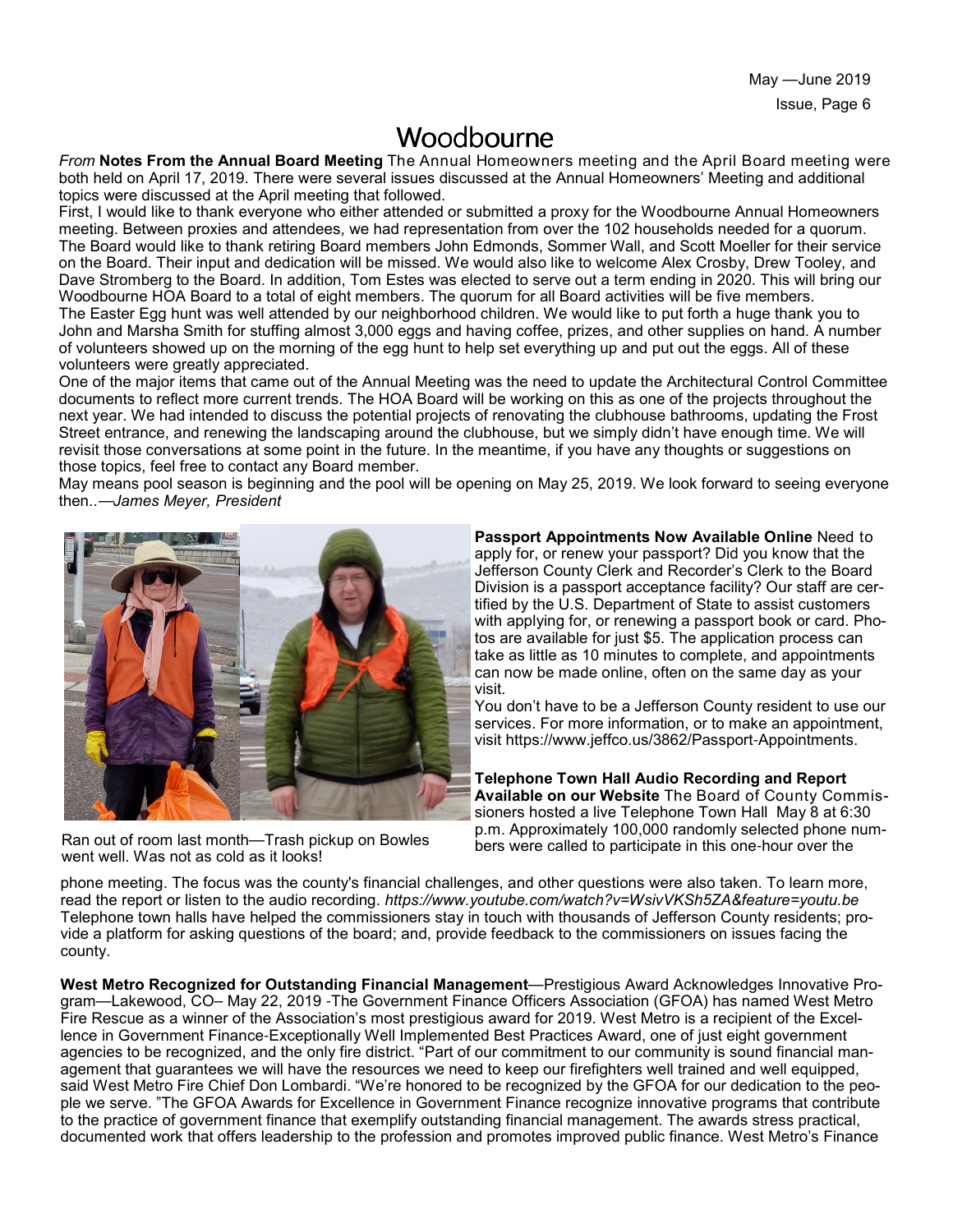*From DRCOG website*: **Area Agency on Aging**—With more than 40 years' experience as the designated Area Agency on Aging (AAA) for the eight-county region, the Denver Regional Council of Government plans and provides comprehensive services to address the needs of the region's population of older adults and people living with disabilities. We are responsible for the establishment of a comprehensive, coordinated system of community-based supportive and nutrition services for the Denver region's older adults.

As required by the OAA, the Denver region's Area Plan on Aging is carried out through programs provided directly by the AAA and through contracts with community-based agencies to provide a continuum of services. The AAA has many options to help older adults 60+, their families, and caregivers remain independent in the community, including information and referral services, case management, transportation, home-delivered meals, senior centers, legal services and more through our network of funded providers. Click here for a full list of programs funded by the DRCOG-AAA.

We are also an Aging and Disability Resource Center for Colorado (ADRC), and provide information and assistance as well as options counseling for both older adults and adults 18+ living with a disability. This program helps streamline access to longterm services and supports in the community. Options counselors are available to offer personalized education and decision support around local resources for individuals and their caregivers.

Contact phone numbers for all services are available below.

AreaAgencyonAging@drcog.org, Aging and Disability Resource Center (ADRC) Information and Assistance, Options Counseling 303-480-6700 Toll-free outside Denver 1(866) 959-3017, Long-term Care Ombudsman 303-480-6734, State Health Insurance Assistance Program (SHIP) 303-480-6835, Choice Transitions Options Counseling 303-480-6838, Veteran Directed Care Program 303-480-6755, Elder Refugee Program 303-480-6786, DRCOG Main Office 303-455-1000

Programs: Data and Surveys, Accountable Health Communities, Advocacy, Aging and Disability Resource Center, Elder Refugee Program, Information and Assistance, Options Counseling, Colorado Choice Transitions, State Health Insurance Assistance Program, Ombudsman Programs, Case Management, Veteran Directed Care Program, Elder Abuse Prevention, No Copay Radio, Transportation Planning, Citizens' Academy, Regional Planning, Baghdad-Denver Region Partnership.

**Aging and Disability Resource Center**—The DRCOG Aging and Disability Resources Center for Colorado (ADRC) is the place where older adults (60+) and people with disabilities (18+) can get help accessing long-term services and supports to remain independent in the community. The ADRC helps people make informed choices about their care. DRCOG's ADRC serves Adams, Arapahoe, Clear Creek, Douglas, Gilpin and Jefferson counties, the City and County of Broomfield, and the City and County of Denver. DRCOG is one of 14 ADRC sites in Colorado.

Through the ADRC, DRCOG offers: Information and Assistance, State Health Insurance Assistance Program (SHIP), Options Counseling, Elder Refugee Program, Case Management

Family members, caregivers, friends, and professionals are welcome to contact the DRCOG ADRC, and anyone may make a referral. ADRC services are provided at no cost by calling 303-480-6700.

**Ombudsman Programs—**People living in nursing homes and assisted living facilities need support, protection and advocacy more than ever. Improvements in and access to community services mean care facility residents are often more frail, suffer from cognitive issues like Alzheimer's and dementia, and are very ill. The Denver Regional Council of Governments' (DRCOG) Ombudsman Program, here to make sure the rights of nursing home and assisted living facility residents are being respected and met, serves thousands of residents living in more than 400 facilities across the region. This federally-mandated advocacy service is free for nursing home and assisted living facility residents in the Denver metro area.

DRCOG also houses the PACE Ombudsman. PACE stands for Programs of All-Inclusive Care for the Elderly. The role of the PACE Ombudsman is to act as an advocate for participants in programs outside of a long-term care facility situation, and assist participants in resolving issues related to care, health, safety, or the participant's rights. PACE Ombudsmen strive to resolve complaints that range from simple quality of care issues, such as a participant's preferred time to receive care, to very serious, sometimes life threating concerns involving abuse and neglect.

AAA staff visit facilities regularly to see and talk to residents and monitor conditions. Working as advocates for residents, ombudsmen investigate complaints, assist facility staff in solving or mediating problems, and provide education about long-term care communities and residents' rights. Ombudsmen also provide advocacy for system improvements in the long-term care industry. An ombudsman is assigned to every long-term care facility in the region and can help individuals and families in choosing a long-term care facility or resolving any concerns facility residents, family members, facility staff or administrators may have. For information, please call 303-480-6734.

**Accountable Health Communities**—The Denver Regional Council of Governments received a five-year award from the Centers for Medicare and Medicaid in the amount of \$4.51 million in May 2017 to implement the Accountable Health Communities (AHC) (link is external) model. The model seeks data to show connecting people with community-based services improves health outcomes and decreases health care costs. The AHC will work with Medicare and Medicaid beneficiaries in Denver, Arapahoe, Adams, Douglas, Jefferson, and Broomfield counties.

The AHC program collaborates with five clinical partners who assess their clients' health-related social needs in the areas of living situation, transportation, food, utilities, and safety. Clients are eligible for navigation services through the DRCOG AHC if they have at least one of these needs and have had at least two emergency room visits in the past 12 months. If they have needs in four or more areas they are referred to the DRCOG's community resource navigators for more extensive assistance. Resource navigators connect people with community based-services to address their needs in the manner they prefer. Over the course of the grant, DRCOG will collect data and engage in a quality improvement plan to streamline and improve the process for screening and referring people from clinical settings to community settings, integrate and align clinical and community health providers, and improve understanding of the value and impact of community services on healthcare costs and health outcomes. This data will also be used to identify areas where gaps exist that create barriers to efficient access to communitybased services. The AHC will continue its work beyond the initial grant period to increase funding for community-based services and foster healthy communities in the Denver region.